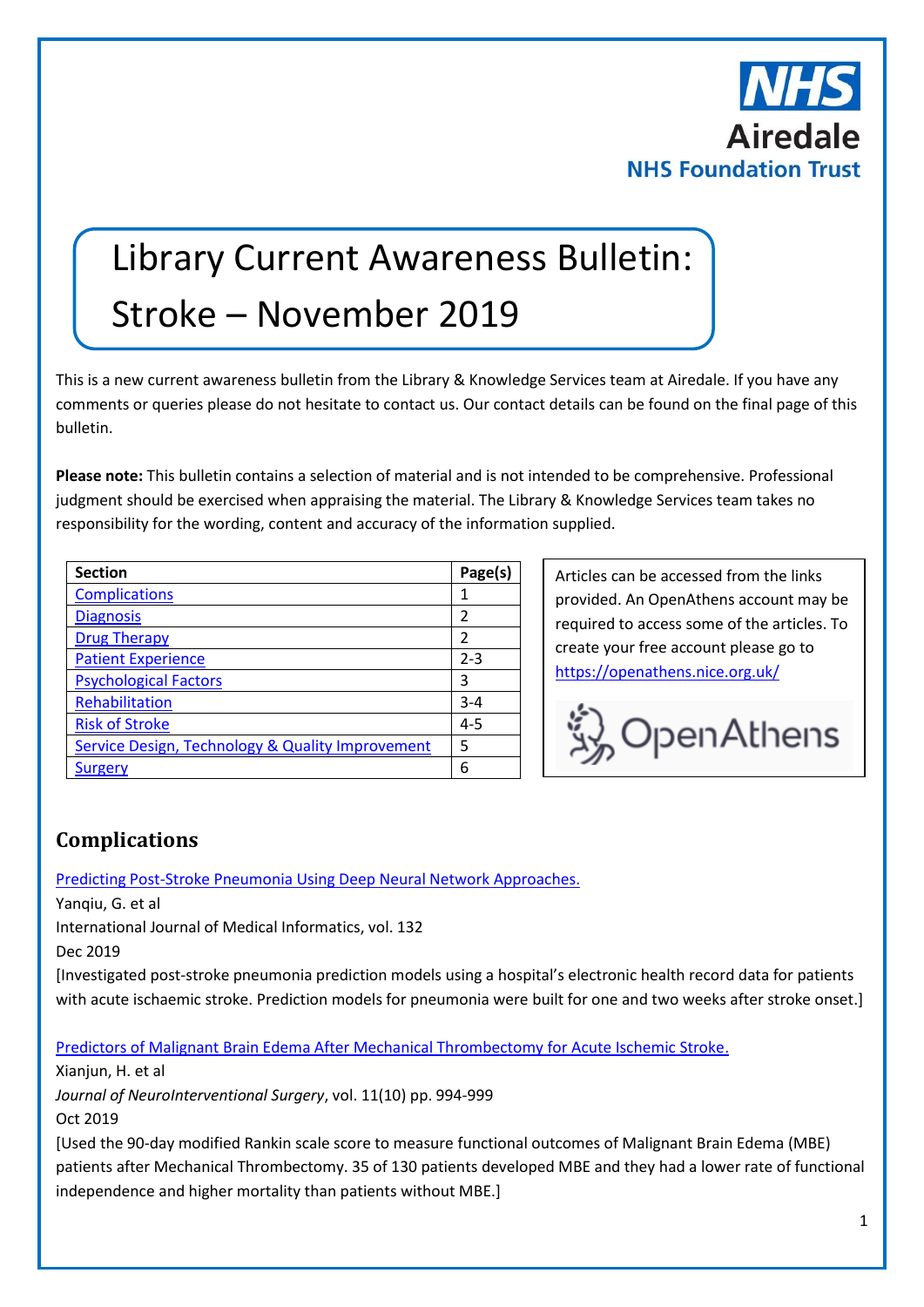### <span id="page-1-0"></span>**Diagnosis**

[An interdisciplinary approach to inhospital stroke improves stroke detection and treatment time.](https://jnis.bmj.com/content/11/11/1080?hwoasp=authn%3A1572521055%3A4058671%3A1354847154%3A0%3A0%3A2devuUlw7XwomC40Yy506Q%3D%3D)

Manners, J. et al *Journal of NeuroInterventional Surgery*, vol. 11(11) pp. 1080-1085 Nov 2019

[Analysed inhospital stroke activations at a stroke centre between 2013 and 2016 to guide revisions of an established protocol. Following implementation, data was collected for comparison with the pre-implementation group. Descriptive statistics for comparison of patient characteristics and time metrics are reported.]

[Artificial intelligence to diagnose ischemic stroke and identify large vessel occlusions: a systematic review.](https://jnis.bmj.com/content/early/2019/10/08/neurintsurg-2019-015135?hwoasp=authn%3A1572458254%3A4058671%3A1354847154%3A0%3A0%3AINCf%2FbakWAgqq%2BabE13Bkw%3D%3D)

Murray, N.M. et al

*Journal of NeuroInterventional Surgery*, Epub ahead of print

Oct 2019

[Identified 20 studies that use machine learning for rapid frontline detection of acute stroke caused by large vessel occlusions (LVOs) and concludes that artificial intelligence may improve LVO stroke detection and rapid triage for expedited treatment.]

# <span id="page-1-1"></span>**Drug Therapy**

[Caveolin-1 and MLRs: A potential target for neuronal growth and neuroplasticity after ischemic stroke.](http://www.medsci.org/v16p1492)

Zhong, W. et al

International Journal of Medical Sciences, vol. 16(11) pp. 1492-1503

Oct 2019

[Considers the role of Caveolin-1 (Cav-1), the main scaffold protein present in Membrane Lipid Rafts (MLRs), in neuronal growth following ischemic stroke and how Cav-1/MLRs could be exploited as a potential therapeutic target to restore neuroplasticity.]

[Peroxisome Proliferator-Activated Receptor Gamma Agonists for Preventing Recurrent Stroke and Other Vascular](https://www.cochranelibrary.com/cdsr/doi/10.1002/14651858.CD010693.pub5/full)  [Events in People with Stroke or Transient Ischaemic Attack.](https://www.cochranelibrary.com/cdsr/doi/10.1002/14651858.CD010693.pub5/full)

Liu, J. and Wang, L-N.

*The Cochrane Database of Systematic Reviews*, 2019 vol. 10. CD010693

Oct 2019

[Update of a review first published in 2014 (subsequently updated in 2017) to assess the efficacy and safety of proliferator-activated receptor gamma (PPAR-γ) agonists in the secondary prevention of stroke and related vascular events for people with stroke or transient ischaemic attack. Identified 5 RCTs with 5039 participants. The small number and low quality of the studies means that conclusions should be interpreted with caution.]

# <span id="page-1-2"></span>**Patient Experience**

[Effect of Early Supported Discharge After Stroke on Patient Reported Outcome Based on the Swedish Rikstroke](https://bmcneurol.biomedcentral.com/articles/10.1186/s12883-019-1268-8)  [Registry.](https://bmcneurol.biomedcentral.com/articles/10.1186/s12883-019-1268-8)

Brandal, A. et al *BMC Neurology*, vol. 19(1)

Dec 2019

[Observational study of 30,232 patients with first-ever stroke registered in the Riksstroke registry in Sweden, between 1/01/2010 and 31/12/2013. Primary outcome: Satisfaction with the rehabilitation at 3 months after discharge. Secondary outcome: Information about stroke provided, tiredness/fatigue, pain, dysthymia/depression, general health status and dependence in activities of daily living (mobility, toileting and dressing) at 3 months after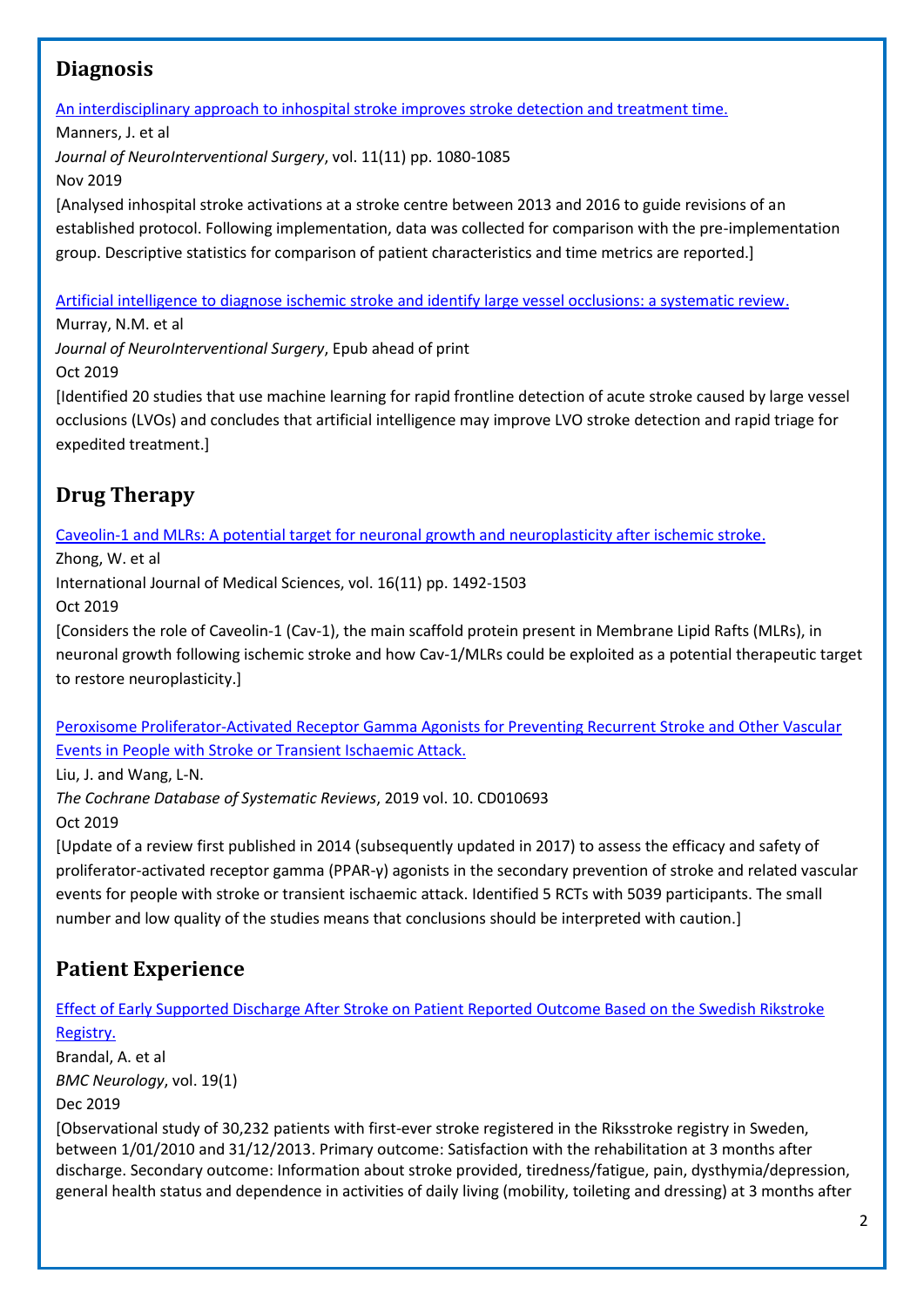the stroke. Conclusion: In the setting of modern stroke unit care, early supported discharge appeared to have positive effects on stroke rehabilitation, in the subacute phase.]

[Presenting Time-Based Risks of Stroke and Death for Patients Facing Carotid Stenosis Treatment Options: Patients](https://www.sciencedirect.com/science/article/pii/S0738399119301715?via%3Dihub)  Prefer Pie Charts [Over Icon Arrays.](https://www.sciencedirect.com/science/article/pii/S0738399119301715?via%3Dihub)

Scalia, P. et al *Patient Education & Counseling*, vol. 102(10) pp. 1939-1944 Oct 2019 [Used semi-structured interviews with 27 patients recruited from a vascular clinic to identify preferred formats and metrics for displaying time-dependent risks of stroke or death for three carotid stenosis treatments.]

[Stroke Survivors' Experiences of Team Support Along Their Recovery Continuum.](https://bmchealthservres.biomedcentral.com/articles/10.1186/s12913-019-4533-z)

Hartford, W. et al *BMC Health Services Research*, vol. 19(1)

Oct 2019

[Conducted individual interviews with 24 participants, comprised of stroke survivors, spousal caregivers, stroke support group coordinators and speech pathologist, to gain insight into healthcare and social structures that can support long-term stroke recovery. Highlighted a lack of teamwork between the different groups and inequities in rehabilitation programs.]

### <span id="page-2-0"></span>**Psychological Factors**

[Psychological Factors and Subjective Cognitive Complaints After Stroke: beyond depression and anxiety.](https://www.tandfonline.com/doi/pdf/10.1080/09602011.2018.1441720?needAccess=true)

Van Rijsbergen, M.W.A. et al

*Neuropsychological Rehabilitation*, vol. 29(10) pp.1671-1684

Dec 2019

[Determined the associations of depression, anxiety, perceived stress and fatigue with poststroke Subjective Cognitive Complaints (SCC). Used a cross-sectional design to obtain SCC and psychological measures for 208 patients, assessing SCC using the Checklist for Cognitive and Emotional consequences following stroke inventory. Concludes that interventions aimed at improving psychological resilience and energy levels might be a worthwhile addition to stroke rehabilitation programmes.]

#### [Relationship Between Pre-Stroke Physical Activity and Symptoms of Post-Stroke Anxiety and Depression: an](https://www.medicaljournals.se/jrm/content/abstract/10.2340/16501977-2610)  [observational study.](https://www.medicaljournals.se/jrm/content/abstract/10.2340/16501977-2610)

Bovim, R. et al *Journal of Rehabilitation Medicine*, vol. 51(10) pp. 755-760 Nov 2019

[Used secondary analyses of a prospective observational multicentre study involving stroke patients from 11 Norwegian stroke units to investigate the association between pre-stroke physical activity and symptoms of anxiety and depression 3 months after stroke. Also aimed to investigate how self-reported physical activity changed.]

# <span id="page-2-1"></span>**Rehabilitation**

[Interventions for preventing falls in people after stroke.](https://www.cochranelibrary.com/cdsr/doi/10.1002/14651858.CD008728.pub3/full?highlightAbstract=withdrawn%7Cstroke%7Cstrok)

Denissen, S. et al

*Cochrane Database of Systematic Reviews*, 2019 Issue 10. No. CD008728

Oct 2019

[Updated version of the original review published in 2013 to evaluate the effectiveness of interventions aimed at preventing falls in people after stroke. Included 14 studies (6 published since original review) with a total of 1,358 participants. Low to very low quality evidence exists that this population benefits from exercises to prevent falls, but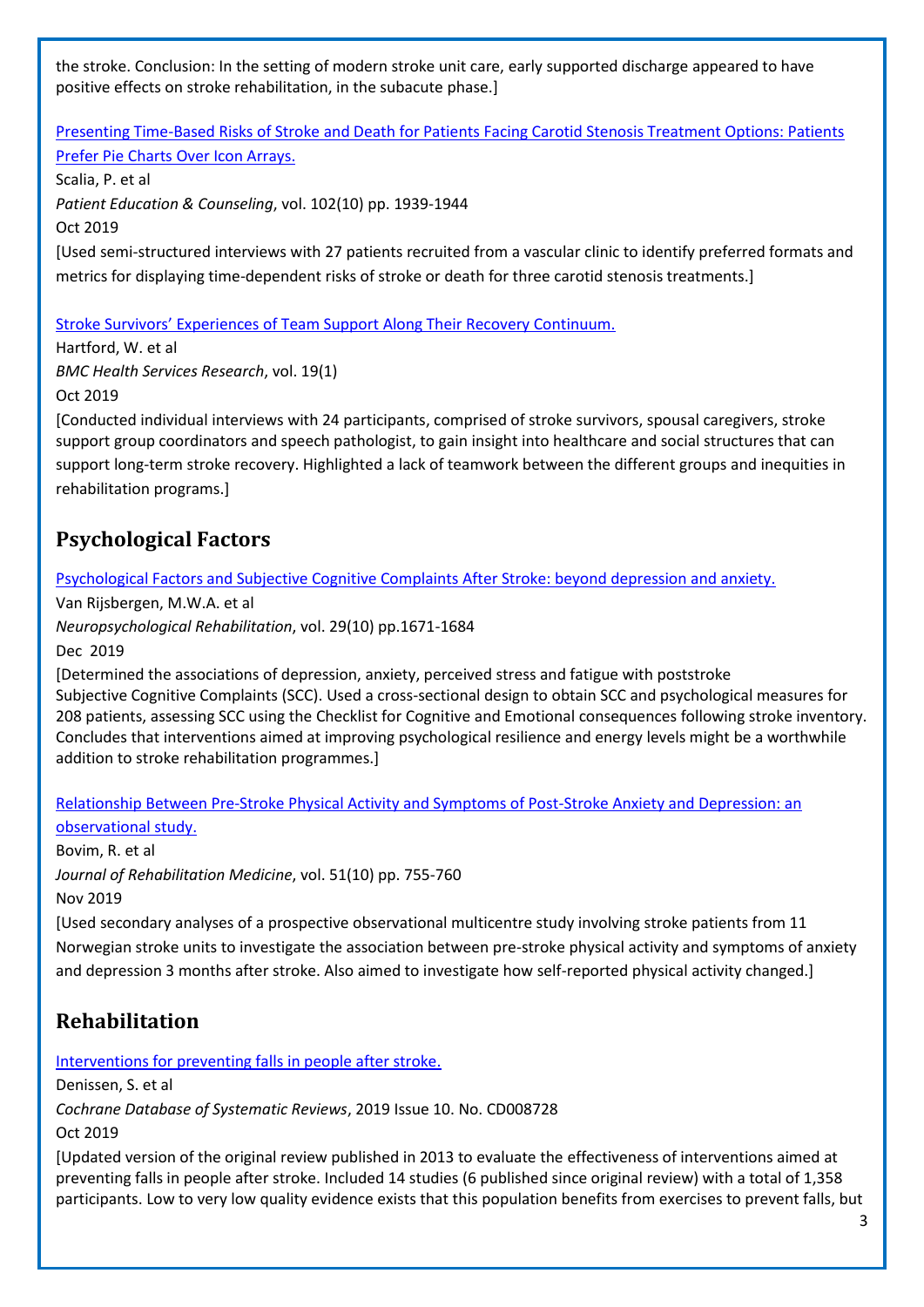not to reduce number of fallers. Fall research does not in general or consistently follow methodological gold standards, especially with regard to fall definition and time post stroke.]

[Moving Stroke Rehabilitation Evidence into Practice: a systematic review of randomized controlled trials.](http://clok.uclan.ac.uk/28160/1/28160%20Connell%20L%202019%20Moving%20Stroke%20Clin%20Rehabil.PDF)

Bird, M-L. et al *Clinical Rehabilitation*, vol. 33(10) pp. 1586-1595 Oct 2019 [16 trials were included in this review (250 sites, 14,689 patients), evaluating a range of interventions aimed at moving research evidence into stroke rehabilitation practice. Body of literature considered to be of low quality]

# <span id="page-3-0"></span>**Risk of stroke**

[Comparison of risk of stroke in patients treated with peritoneal dialysis and hemodialysis: a systematic review and](https://www.ncbi.nlm.nih.gov/pubmed/31296101)  [meta-analysis.](https://www.ncbi.nlm.nih.gov/pubmed/31296101)

Zhan, X. et al *Renal Failure*, vol. 41(1) pp. 650-656 Nov 2019

[5 studies were included in this review (1,219,245 patients). Observed that peritoneal dialysis (PD) patients were less likely to develop hemorrhagic stroke than hemodialysis (HD) patients and the risk for ischemic stroke was significantly higher for PD patients than for HD patients among non-Asian patients. However, findings could be biased due to the heterogeneity of the included studies.]

[Does Chronic Kidney Disease Predict Stroke Risk Independent of Blood Pressure? A systematic review and meta](https://www.ahajournals.org/doi/full/10.1161/STROKEAHA.119.025442?url_ver=Z39.88-2003&rfr_id=ori:rid:crossref.org&rfr_dat=cr_pub%3dpubmed)[regression.](https://www.ahajournals.org/doi/full/10.1161/STROKEAHA.119.025442?url_ver=Z39.88-2003&rfr_id=ori:rid:crossref.org&rfr_dat=cr_pub%3dpubmed)

Kelly, D.M. and Rothwell, P.M. *Stroke*, vol. 50(11) pp. 3085-3092

Oct 2019

[Hypothesis: low glomerular filtration rate is a risk factor for stroke independent of cardiovascular risk factors. 85 studies (417,098 participants, 72,996 strokes) included in meta-analysis. Incident stroke risk was increased among participants with estimated glomerular filtration rate <60 mL/min per 1.73 m2, but there was substantial heterogeneity between studies and the association was reduced after adjustment for cardiovascular risk factors.]

[Inherited Thrombophilia and the Risk of Arterial Ischemic Stroke: A systematic review and meta-analysis.](https://www.ahajournals.org/doi/10.1161/JAHA.119.012877)

Chiasakul, T. et al

*Journal of the American Heart Association*, vol. 8(19) pp.1-51

Oct 2019

[Identified 68 studies (11,916 stroke patients and 96,057 controls) for this review which aimed to evaluate the association between inherited thrombophilia and risk of arterial ischemic stroke in adults. Conclusions: Inherited thrombophilias (factor V Leiden, prothrombin G20210A mutation, protein C deficiency, and protein S deficiency) are associated with an increased risk of arterial ischemic stroke in adults.]

[Newly Detected Atrial Fibrillation after Acute Stroke: a narrative review of causes and implications.](https://www.karger.com/Article/Pdf/502971)

Wang, Y. et al *Cardiology*, Epub ahead of print Oct 2019

[A narrative review which aimed to introduce the definition and epidemiology of newly detected atrial fibrillation after stroke with updated information and elucidate the potential pathophysiology, such as autonomic imbalance, catecholamine surge, poststroke systematic inflammation, and microvesicles and microRNAs.]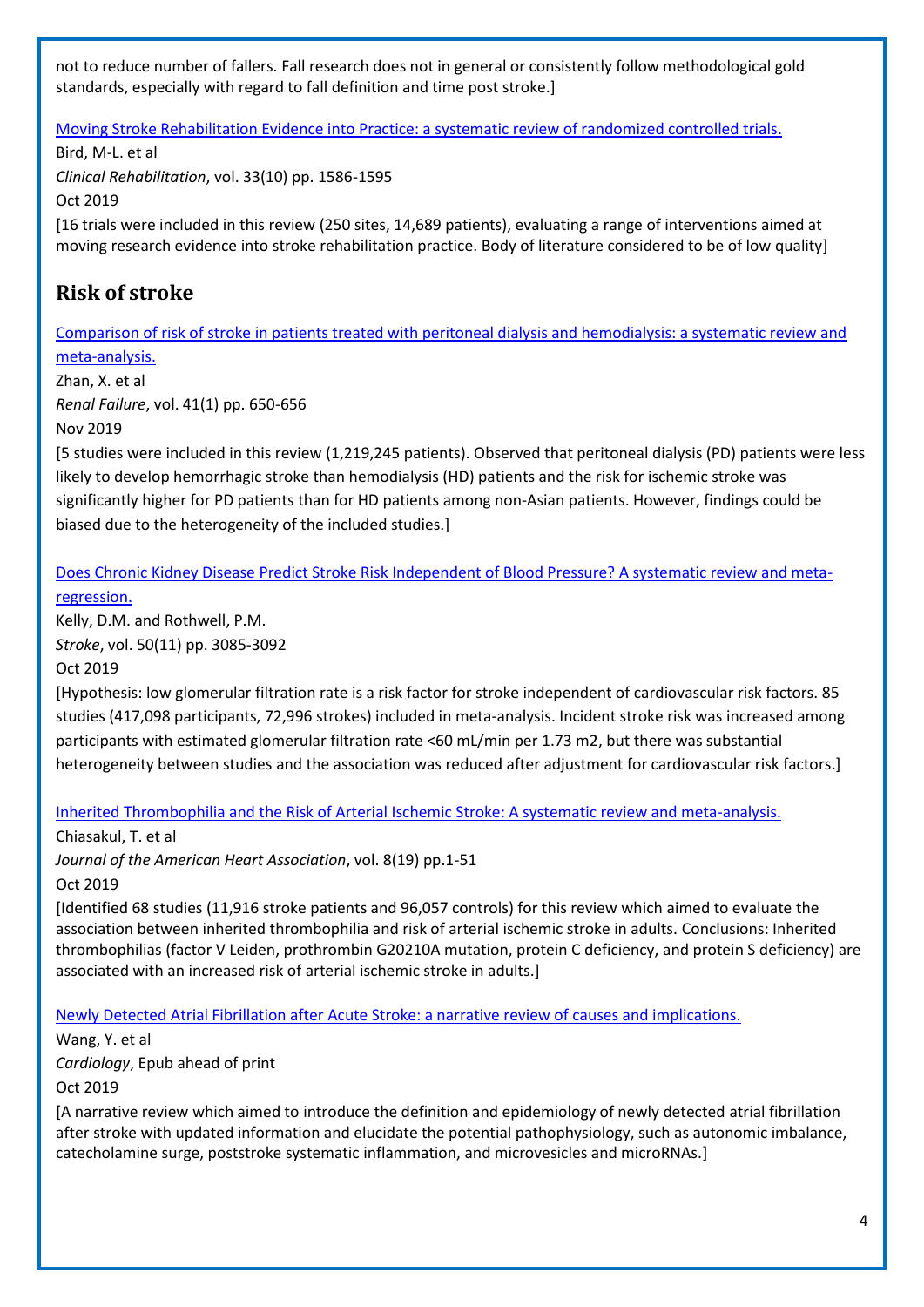#### [Non-Alcoholic Fatty Liver Disease and Risk of Incident Acute Myocardial Infarction and Stroke: findings from matched](https://www.bmj.com/content/367/bmj.l5367?hwoasp=authn%3A1572529192%3A4058671%3A1354847154%3A0%3A0%3A2zgeVrGI%2F4GkBJIg0Sw7Iw%3D%3D)  [cohort study of 18 million European adults.](https://www.bmj.com/content/367/bmj.l5367?hwoasp=authn%3A1572529192%3A4058671%3A1354847154%3A0%3A0%3A2zgeVrGI%2F4GkBJIg0Sw7Iw%3D%3D)

Alexander, M. et al *BMJ*, vol. 367(8217) Oct 2019

[A matched cohort study of 120,795 adults with a recorded diagnosis of non-alcoholic fatty liver disease (NAFLD) or non-alcoholic steatohepatitis and no other liver diseases from four European countries as identified through electronic primary healthcare databases before 31 December 2015. Primary outcome was incident fatal or non-fatal acute myocardial infarction (AMI) and ischaemic or unspecified stroke. Conclusions: The diagnosis of NAFLD in current routine care of 17.7 million patients appears not to be associated with AMI or stroke risk after adjustment for established cardiovascular risk factors. Cardiovascular risk assessment in adults with a diagnosis of NAFLD is important but should be done in the same way as for the general population.]

[Socioeconomic Status and Stroke Incidence, Prevalence, Mortality, and Worldwide Burden: an ecological analysis](https://bmcmedicine.biomedcentral.com/articles/10.1186/s12916-019-1397-3)  [from the Global Burden of Disease Study 2017.](https://bmcmedicine.biomedcentral.com/articles/10.1186/s12916-019-1397-3)

Avan, A. et al *BMC Medicine*, vol. 17(1)

Oct 2019

[Used data from the Global Burden of Diseases, Injuries, and Risk Factors Study (GBD) 2017 to analyse trends in global and socioeconomic status specific age-standardised stroke incidence, prevalence, mortality, and disability-adjusted life years (DALYs) lost from 1990 to 2017. Conclusions: Almost half of stroke-related deaths are attributable to poor management of modifiable risk factors, and thus potentially preventable. ]

## <span id="page-4-0"></span>**Service Design, Technology & Quality Improvement**

[A Framework for Designing Inpatient Stroke Rehabilitation Facilities: A new approach using interdisciplinary Value-](https://journals.sagepub.com/doi/pdf/10.1177/1937586719831450)[Focused Thinking.](https://journals.sagepub.com/doi/pdf/10.1177/1937586719831450)

Lipson-Smith, R. et al

*Health Environments Research & Design Journal*, vol. 12(4) pp. 142-158

Oct 2019

[This study aimed to use value-focused thinking to investigate what is important in the design of inpatient stroke rehabilitation facility buildings. Past patients, clinicians, academics, architects, designers and wayfinders were invited to participate in 2 workshops. 30 attended and developed a rehabilitation-specific framework which the researchers suggest should be considered by designers, planners and developers alongside evidence from other healthcare settings. Value-focused thinking was considered effective for engaging experts from multiple disciplines.]

[Technological Innovation for Prehospital Stroke Triage: ripe for disruption.](https://jnis.bmj.com/content/neurintsurg/early/2019/06/14/neurintsurg-2019-014902.full.pdf)

Martinez-Gutierrez, J.C. et al

Journal of NeuroInterventional Surgery, vol. 11(11) pp. 1085-1090

Nov 2019

[A narrative review which explores existing, fledgling, and potential future technologies for application in the prehospital space. Technology discussed: emergency medical services (EMS) and stroke scale apps, mobile stroke unit technology, other ambulance-based stroke detection technology, electromagnetic detection, accelerometerbased detection, microwave detection, infrared detection, ECG based detection, ultrasound detection, and artificial intelligence to automate clinical stroke detection. Concludes that the major challenges to tackle for future improvement in prehospital stroke care are that of public awareness, emergency medical service detection, and triage, and improved systems of stroke care.]